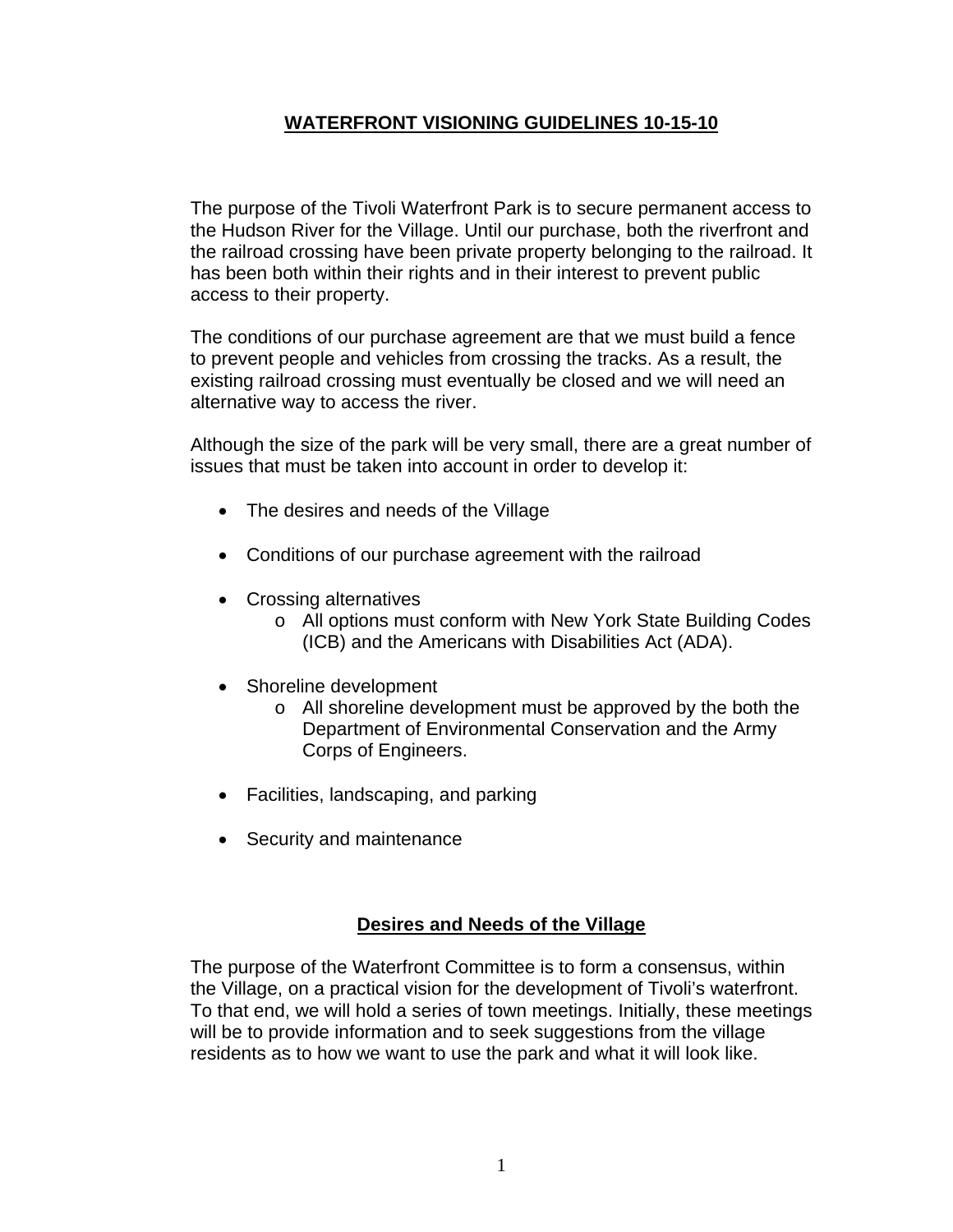Later meetings will be held to select and refine the most practical and popular ideas and form a coherent vision for the waterfront. The village government will then seek proposals from engineering firms and architects, using this vision as a guideline. Village residents are encouraged to submit written proposals, drawings, or models. All of your ideas will be displayed at the Village Hall. Proposals can be either emailed to clerk@tivoliny.org or brought to the Village Clerk's Office.

# **Conditions of Our Purchase Agreement**

- Once construction begins, we must build a fence to prevent access to the railroad tracks.
- The fence will be on both sides of the tracks, 30 feet from the center of each track.
- We have been permitted an easement to pass over the tracks for a structure that would be 30 feet above the tracks and 8 feet wide. The piers must be outside the railroad's 30-foot right of way.
- Any structure that we build must be approved by the railroad.
- The property consists of the shoreline approximately 430 feet to the south of the Diana Street crossing and 230 feet to the north of it. It also includes a parcel that begins near the end of the pavement of Route 78 and extends to the entrance of Rose Hill Lane. It extends to 30 feet from the center of the northbound tracks and along the dirt road that leads back to Diana Street.
- We have provided an easement for Rose Hill Lane.

## **Crossing Options**

All options must comply with the New York State Building Code (ICB) and the Americans with Disabilities Act (ADA) and be approved by CSX.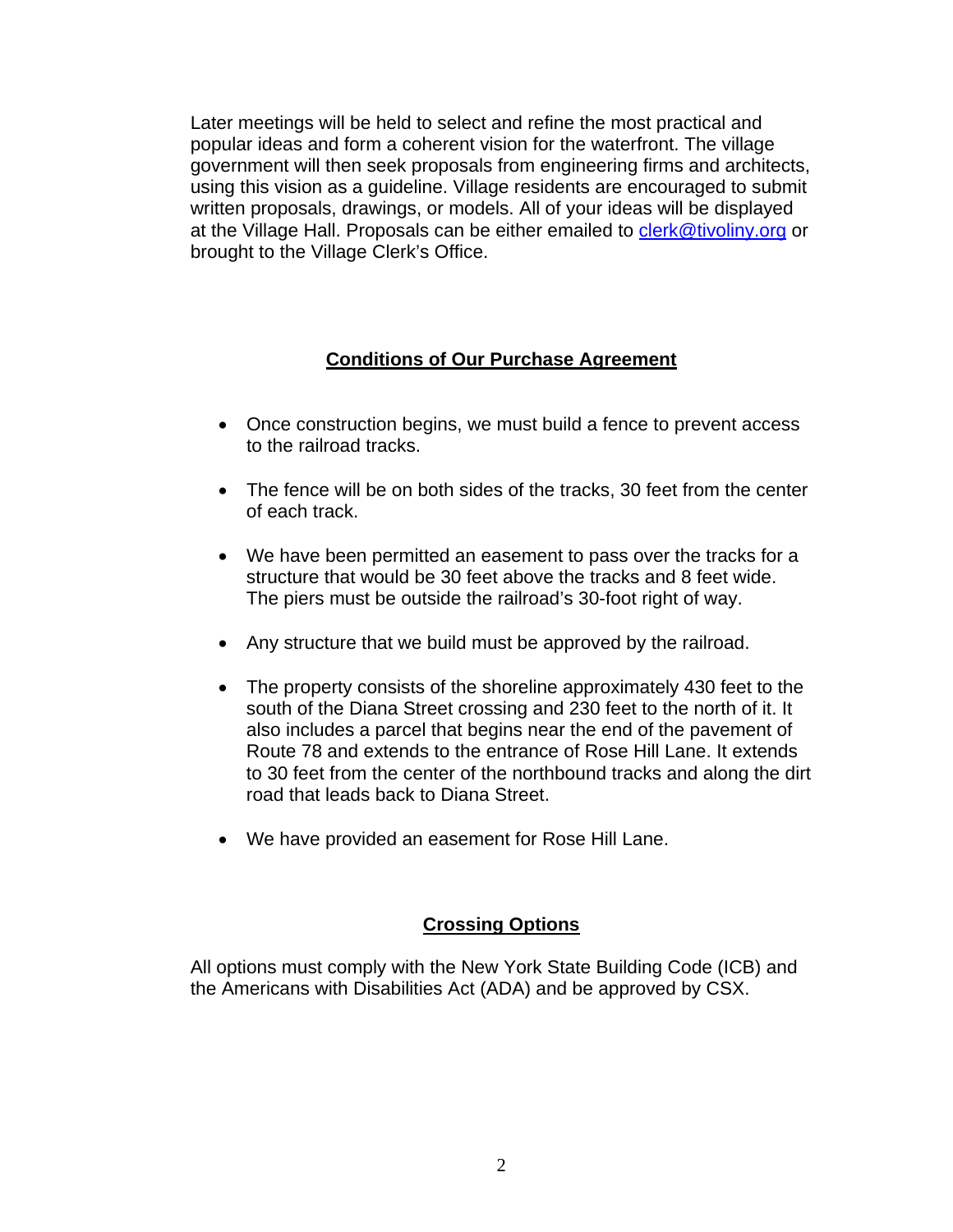### **Overpass with Stairs**

This has the smallest footprint of any of the options for crossing over the tracks. However, an elevator would be required on both sides to comply with ADA requirements. The smallest elevator enclosure would be 15-feet square and rise approximately 8 feet above the overpass. Stairs would make it difficult to carry small boats across; an elevator suitable to that purpose would have to be considerably larger.

## **Overpass with Ramps and Stairs**

This option would have a ramp on the east side of the tracks, where there is more room, and a gain in elevation and stairs and an elevator on the west side. It would eliminate one elevator but still limit our ability to bring small boats across.

#### **Vehicular Overpass**

Due to the small size of the park, a vehicular overpass is impractical. This option would require a structure similar in size to the overpass at the Rhinecliff train station and would have a significant impact on the adjoining properties to provide room for ramps and vehicles on the west side. We would have to fill in a substantial amount of the shore line. This would require permits from both the Department of Environmental Conservation and the Army Corps of Engineers.

## **Pedestrian Tunnel**

A tunnel would necessarily pass well below the level of the river and also be very close to the shoreline. It would require us to negotiate a new easement with the railroad—something that the railroad may have very little incentive to provide.

#### **Shoreline Development**

Our deed includes the underwater rights that extend to the pre-existing bulkhead that is visible at low tide. It also includes the underwater rights to two piers that extend out from the bulkhead. To reclaim the bulkhead, we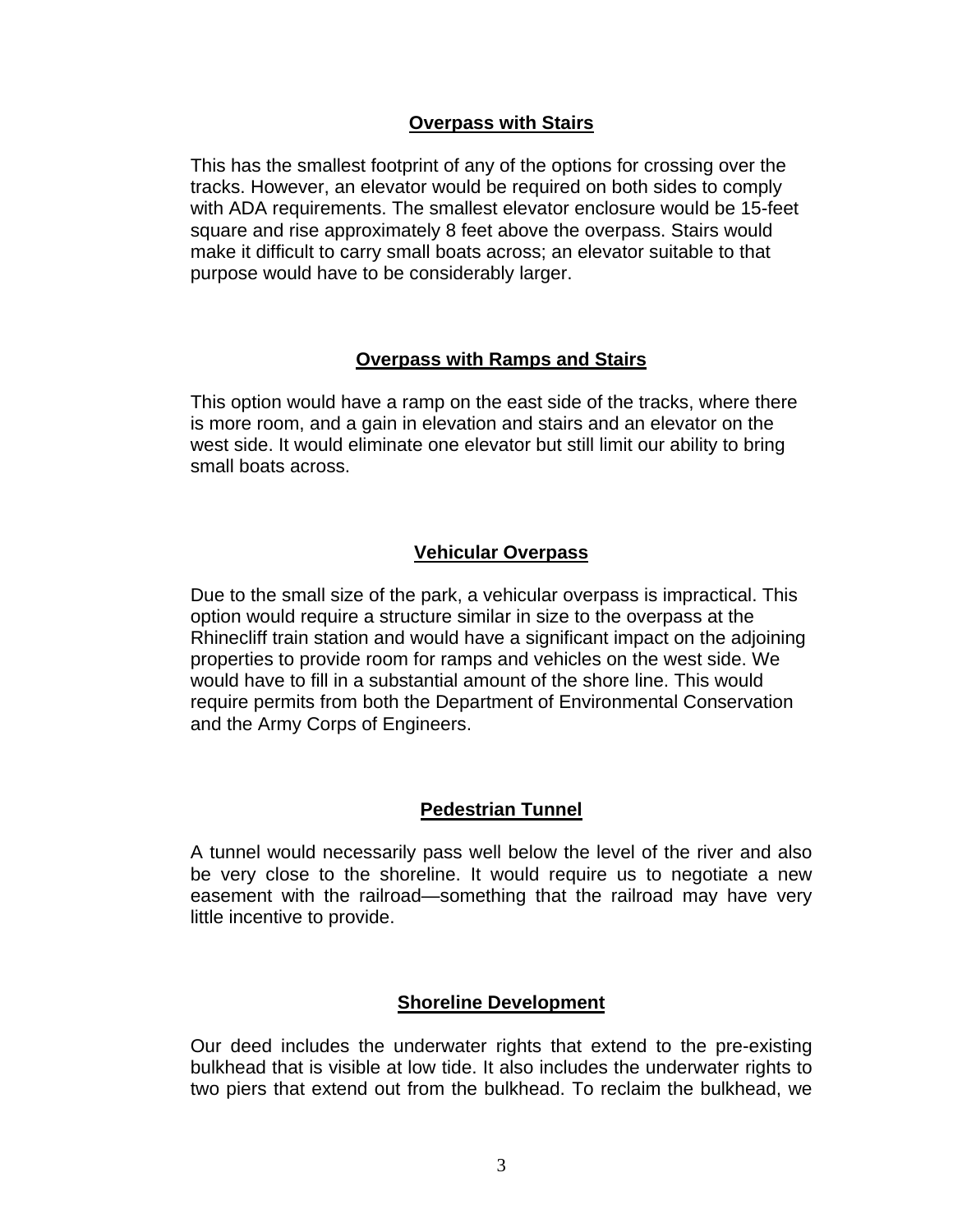would have to fill in a significant portion of the shoreline. To do this, we would need permits from both the Army Corps of Engineers and the Department of Environmental Conservation.

In preliminary discussion with them, they have indicated that it is their policy to maintain a "soft edge" on the shore in order to preserve wildlife habitat. They would in principle oppose any plan that would include reclaiming the bulkhead. This is a legal issue and, to some extent, a political issue that will require more negotiation. In our favor, we are proposing a project that has substantial public benefit.

We will, in any case, have to stabilize the shoreline to prevent further erosion.

# **Docks and Piers**

There are numerous options that will depend on what we want to use the park for, the initial expense, and the cost of maintenance. Again, they will require permits from both the Department of Environmental Conservation and the Army Corps of Engineers.